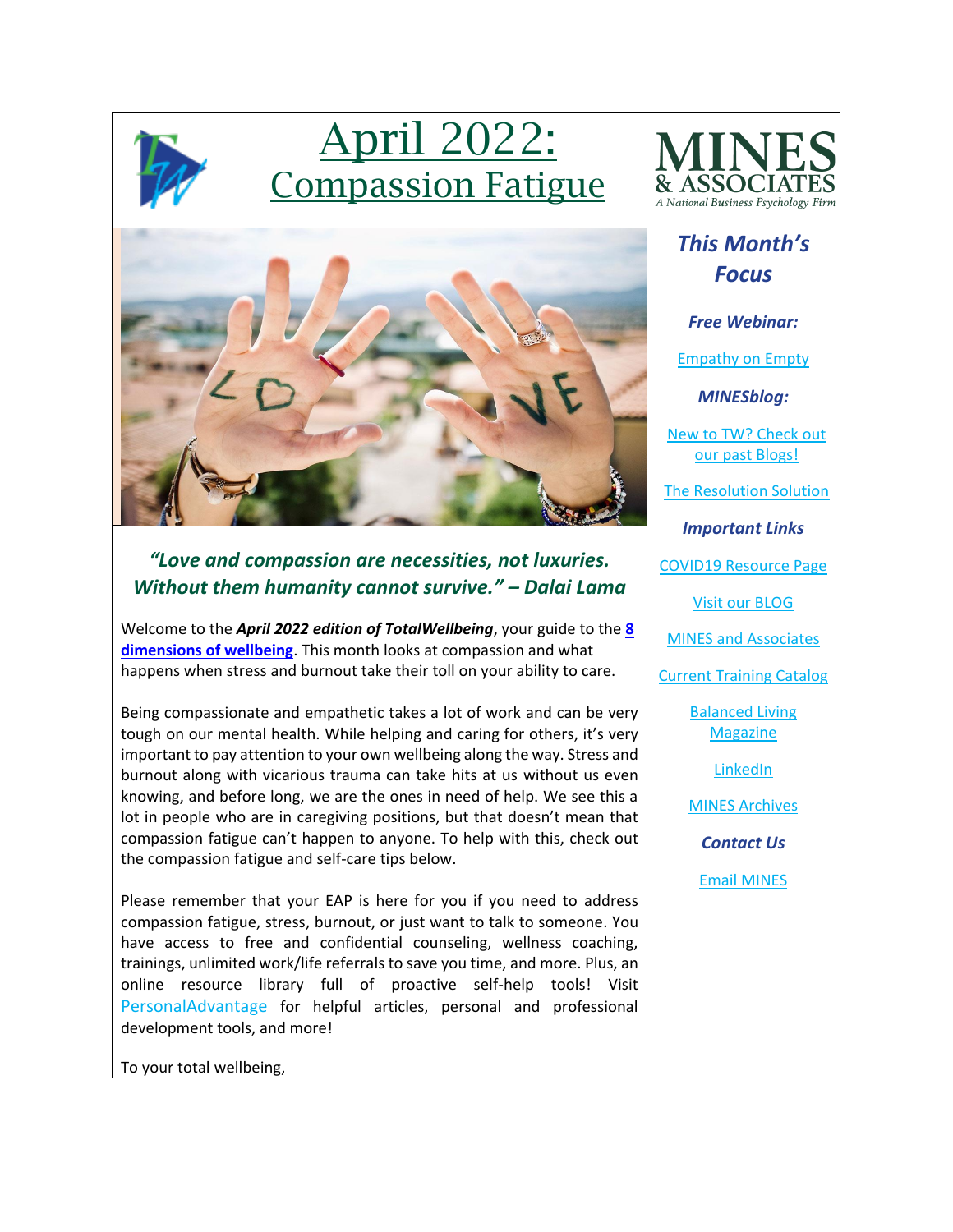#### The MINES Team

### *Combating Compassion Fatigue with Self-Care and Wellness*

As a young psychologist and first responder, Dr. Charles Figley worked with wounded warriors after the Vietnam War. He then realized he was taking on the soldiers' traumatic experiences as though they were his own. In 1995, he coined the phrase compassion fatigue. Figley, a professor and founder of the Traumatology Institute at Tulane University, describes it as: "an extreme state of tension and preoccupation with the suffering of those being helped to the degree that it can create a secondary traumatic stress for the helper."

Compassion fatigue can occur to anyone who has a career or life focused on helping and healing others, particularly those in distress. It can be seen in those working as psychologists, social workers, nurses, physicians, first responders, volunteers, animal welfare workers, or any caregiving capacity when one focuses much of their energy outward. As a result, their own self-care may suffer.

#### **Signs and Symptoms**

It is important to be aware of the signs and symptoms in order to recognize these in yourself or someone else. They can include:

- Feeling emotionally and physically exhausted
- Isolating from others
- Physical problems due to stress, overdoing it, or lack of self-care
- Outward focus rather than putting oneself first
- Substance abuse struggles
- Feelings of depression or apathy
- Flashbacks, recurring nightmares, or intrusive thoughts
- Difficulty concentrating and loss of productivity
- Loss of hope and feeling like one's contributions don't matter
- Causes of Compassion Fatigue

Patricia Smith, founder of the Compassion Fatigue Awareness Project, describes how some individuals are more prone to compassion fatigue than others due to patterns that start in early childhood. Some people might learn at a young age to be a caregiver and never learn the importance of taking care of themselves. This personality trait might attract the individual to a helping career. These types of people are constantly giving to others until they have nothing left, and their tank is on empty. Other factors that could contribute to a pattern of putting others first include lack of personal boundaries, unresolved trauma, and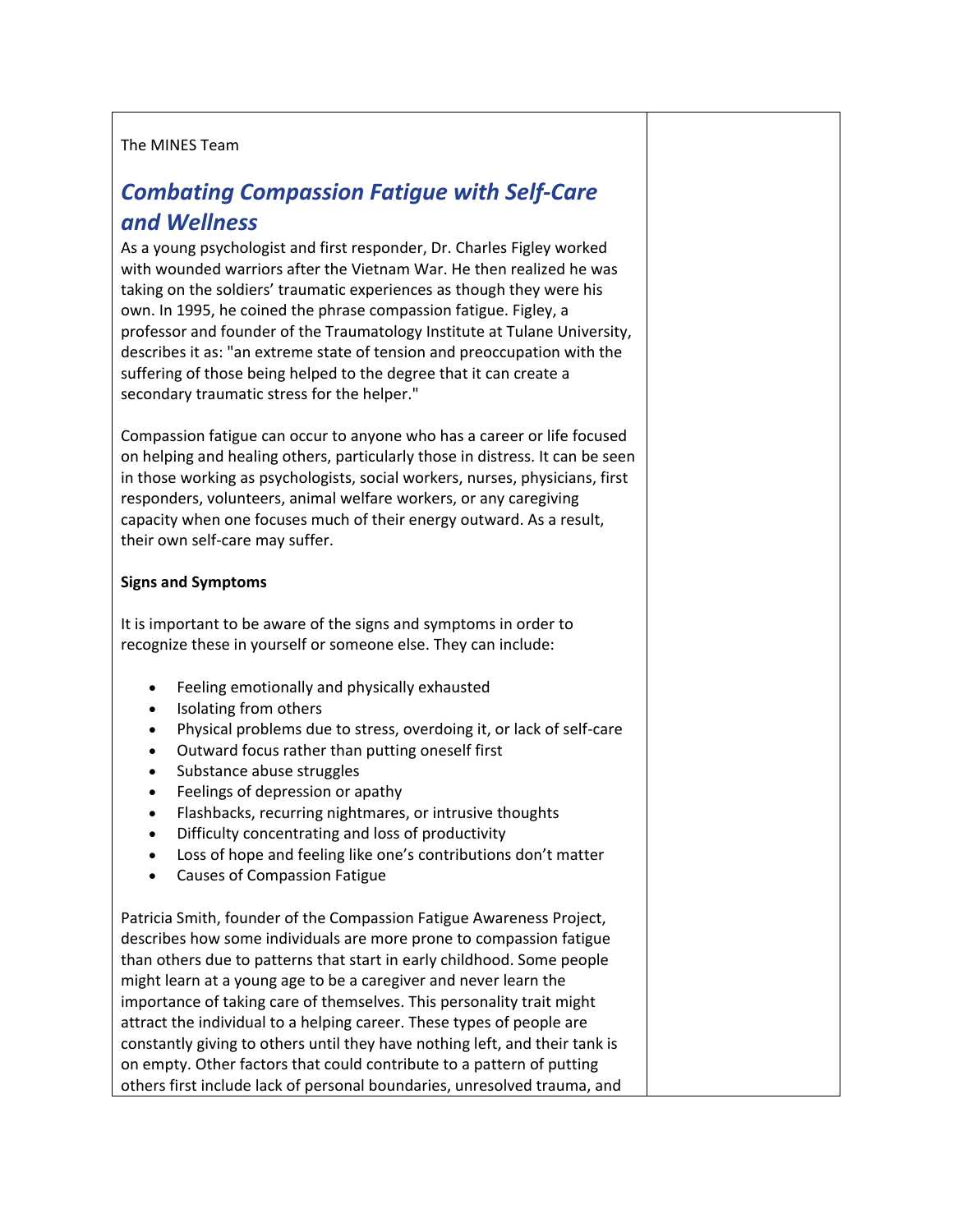feeling responsible to constantly help others.

#### **Caregivers Need Self-Care Too**

Caregivers need to be in a state of wellness to succeed at caregiving and avoid compassion fatigue. Psychologist Amy Williams, PhD, believes there are five crucial aspects of self-care, including getting enough sleep, eating healthy foods, exercising, having relaxation time, and having social support.

Caregivers can improve their quality of life and increase their levels of happiness by directing their attention inward and taking more time to care for themselves. Often, we might feel like there aren't enough hours in the day to fit in all we need to do. However, self-care is an essential ingredient to a healthy life. Until we properly take care of ourselves, we cannot be an effective caregiver for others.

Here are some tips for dealing with compassion fatigue:

- Slow down and make self-care a priority
- Try to strike more of a balance between caring for yourself and others
- Create a clear separation between your personal and professional life
- Don't be afraid to ask for help—don't try to hold the weight of the world on your shoulders
- Connect with colleagues who can relate to your experience
- Practice mindfulness by being completely present in whatever you are doing in each moment

Be grateful for yourself and what you contribute to the world.

Remember, if you or a household member are struggling with compassion fatigue, stress, or burnout, your employee assistance program is here for you. Resources include free and confidential counseling, wellness coaching, trainings, personal development tools, and more. **If you need additional information or to access services, please call MINES and Associates at 1- 800-873-7138 today.** Also, [PersonalAdvantage](https://mines.personaladvantage.com/) has a ton of great resources and FREE [webinars.](https://mines.personaladvantage.com/section.jsp?module=section_100)

### *Self-Care Tips*

Here are some self-care tips to help increase your own health and wellness, which is essential to effectively helping others and avoiding compassion fatigue:

• **Create a ritual transition**. Find something you can do each day when you get home from work to help transition from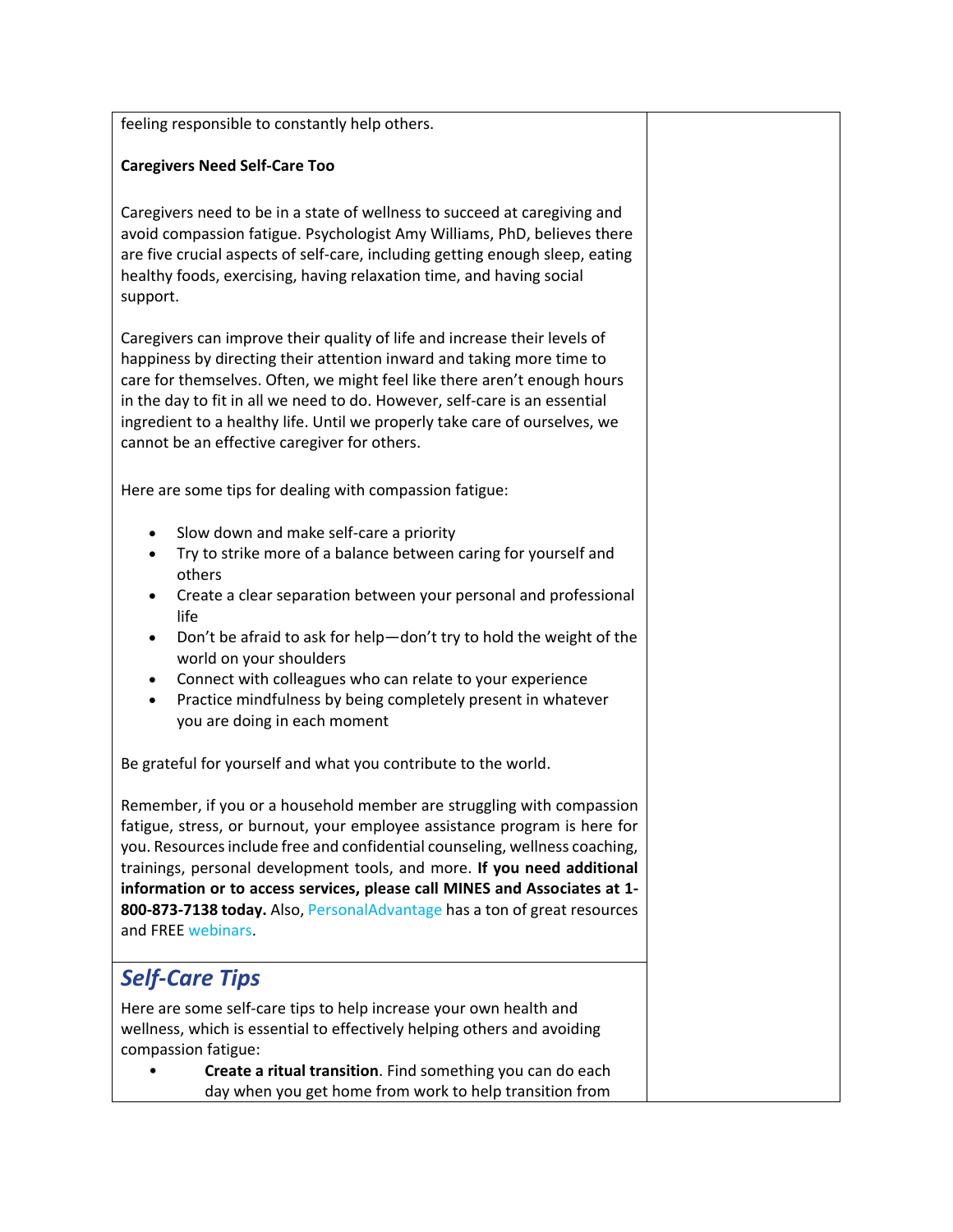your professional to personal life. It could be as simple as taking five minutes to breathe and meditate, changing out of your work clothes, or going for a walk.

- **Be present by practicing mindfulness**. Fully immerse yourself in your job duties while you are at work or in helping mode. Avoid letting your thoughts get in a negative tailspin, which can make the situation feel worse than it is. Try to also be fully present during downtime or when you are off the clock. If thoughts of work creep into your head, redirect yourself to the present moment.
- **Examine work-life balance**. Consider your current workload do you have enough downtime in your schedule? Could you take a day off? Do you need more rest? Brainstorm what you could do to improve the balance in your life. For example, maybe you could schedule more fun activities on your days off, so you'll have more to look forward to.
- **Take a holistic approach to self-care.** Psychologist Amy Williams, PhD, believes there are five crucial aspects of selfcare, including getting enough sleep, eating healthy foods, exercising, having relaxation time, and having social support. Try incorporating all these elements into your self-care routine and think about what you could improve on. If you have been eating a lot of snack foods or processed meals, try incorporating more whole foods into your diet. Try to make physical activity part of your daily routine by going for a walk after dinner or stopping at the gym on the way home from work.
- **Get adequate sleep**. Sleep is an important factor that affects your physical and mental health, as well as work performance. Sleep expert Dr. Matthew Walker said, "Sleep is the single most effective thing we can do to reset our brain and body health each day." You can't function at your best without enough sleep. Try to avoid looking at screens before bed, which can affect your circadian rhythm and increase stress levels.
- **Maintain social connections**. It's important to feel connected to others, so make sure to make time to stay in touch with friends and family members. Our relationships with others can help us feel grounded and are important to our overall wellbeing. You could also connect with colleagues who may be going through a similar experience as you. There may be support groups for you to participate in either in person or online.